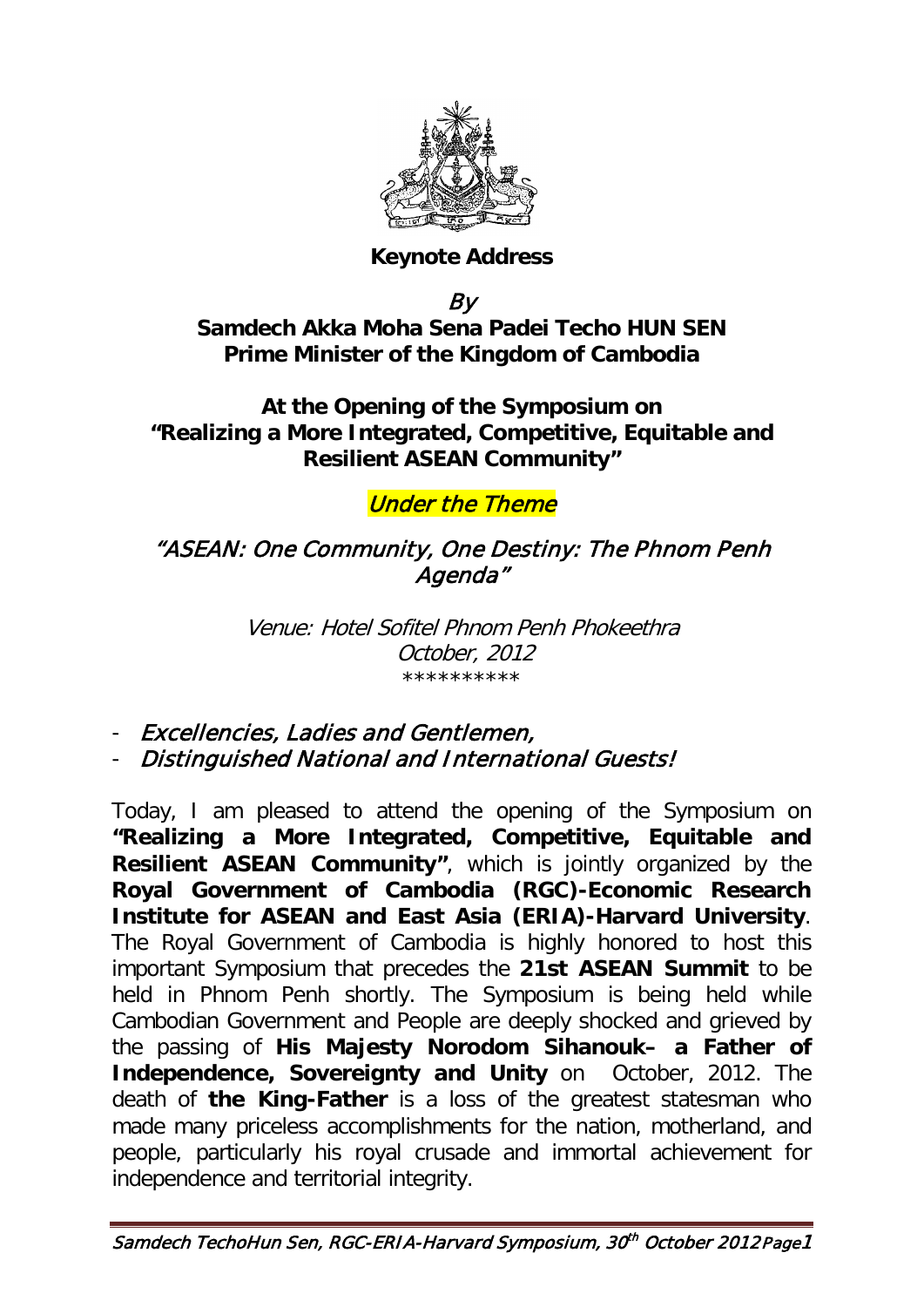First of all, on behalf of the Royal Government and People of Cambodia, I would like to extend a warm welcome to the Executive Director of Economic Research Institute for ASEAN and East Asia (ERIA), His Excellency Secretary General of ASEAN, professors and experts from Harvard University, Excellencies, Ladies and Gentlemen, ambassadors, representatives of development partners, and other distinguished national and international guests and participants, who are attending this Symposium.

Taking this opportunity, I would like to express my deep appreciation to and highly value the **Economic Research Institute for ASEAN and East Asia (ERIA)** for the initiative to organize this Symposium in collaboration with Cambodian government institutions, particularly the **Ministry of Foreign Affairs and International Cooperation** and **Harvard University**. In addition, I would like to commend Economic Research Institute for ASEAN and East Asia (ERIA) for the recent publication of the Mid-Term Review Report on the implementation of the **"ASEAN Economic Community (AEC) Blueprint"**. Truly, the Symposium is an important dialogue platform for us to review the ASEAN achievements in building the ASEAN Economic Community, and to exchange views on the major issues and challenges that ASEAN is facing in moving toward this shared vision.

I believe that the deliberations resulted from the dialogue in the Symposium will serve as inputs for ASEAN Member countries to identify areas that require their urgent attentions with the aim to speed up progress of the ASEAN Economic Community building in order to successfully meet the target by 2015. In this regard, the conclusions and proceedings of this Symposium will be submitted to the Heads of State and Government of ASEAN countries for further discussions on the progress of the ASEAN Economic Community (AEC) building at the forthcoming ASEAN Summit.

ASEAN has worked hard on implementing the action plans identified in the three pillars of ASEAN Community namely, **Political-Security Community**, **Economic Community**, and **Socio-Cultural Community**. The successful building of ASEAN Economic Community by 2015 will transform ASEAN into a global market with resilient production base, free flow of goods, services, investment, and skilled labor and investment capital. In this spirit, the vision of the ASEAN Economic Community building which is reflected in the theme of this Symposium corresponds to the matters related ASEAN Economic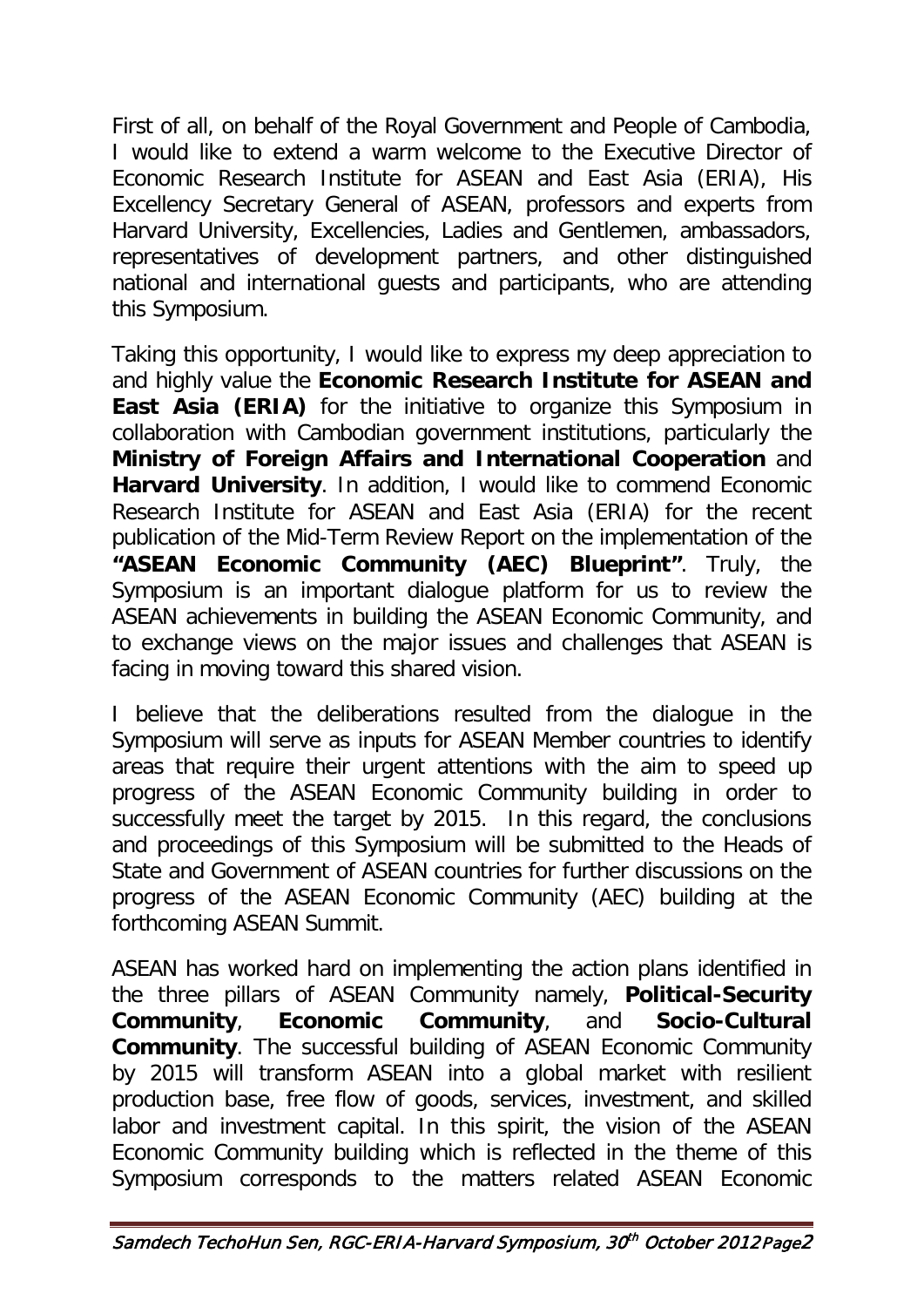Community building which ASEAN leaders will meet and discuss about at the forthcoming **ASEAN Summit**, including important issues such as SME development, energy security, environment, trade, investment, and infrastructure connectivity and sustainable development.

## Excellencies, Ladies and Gentlemen!

ASEAN has made remarkable achievements since its establishment in 1967. ASEAN is now known not only as a region of peace, stability and high growth, but a closely-integrated political and economic entity, an influential player in Asia and an indispensable strategic partner of major countries and organizations in the world. The theme of ASEAN Summit 2012 in Cambodia, "ASEAN: One Community, One Destiny", indeed reflects the undivided attention and political commitment of ASEAN Member States toward the successful realization of the ASEAN Community as a cohesive family, living in security and political, economic and socio-cultural harmony, which is rules-based, peaceful and economically strong.

Undoubtedly, the realization of ASEAN Community in 2015 will not only promote peace and stability in Asia but also enhance our reputation and prestige in the regional and international fora. In fact, ASEAN has successfully created a number of mechanisms and processes for strengthening the common approach to promoting cooperation and peaceful resolution of issues such as ASEAN Regional Forum (ARF) ASEAN+3 Summit, Asia-Europe Meeting and the East Asia Summit and so on. Though so far ASEAN has made many achievements, ASEAN still has an ambition to establish ASEAN Community by 2015 through its steadfast in the commitment to further enhance regional integration and cooperation in all areas based on rules, efficient organizations of its institutional structure and process.

In point of fact, through regional cooperation this year ASEAN will experience GDP growth in the range of **5.2%-5.9%,** which is healthy by international comparison. In parallel, intra-ASEAN investment grew at **23%** in 2011, reaching **US\$ 17.5 billion** and accounted for **19.7%** of total inward Foreign Direction Investment (FDI) into ASEAN. This affirms that ASEAN region is one of the most attractive destinations for foreign direct investment (FDI) in the world. ASEAN's merchandise trade grew by **16.8%** in 2011, from **US\$ 2.05 trillion** in 2010 to **US\$ 2.39 trillion** despite the slowdown in global trade. Intra-ASEAN trade remained strong in 2011 and reached **US\$ 598 billion**. All these lead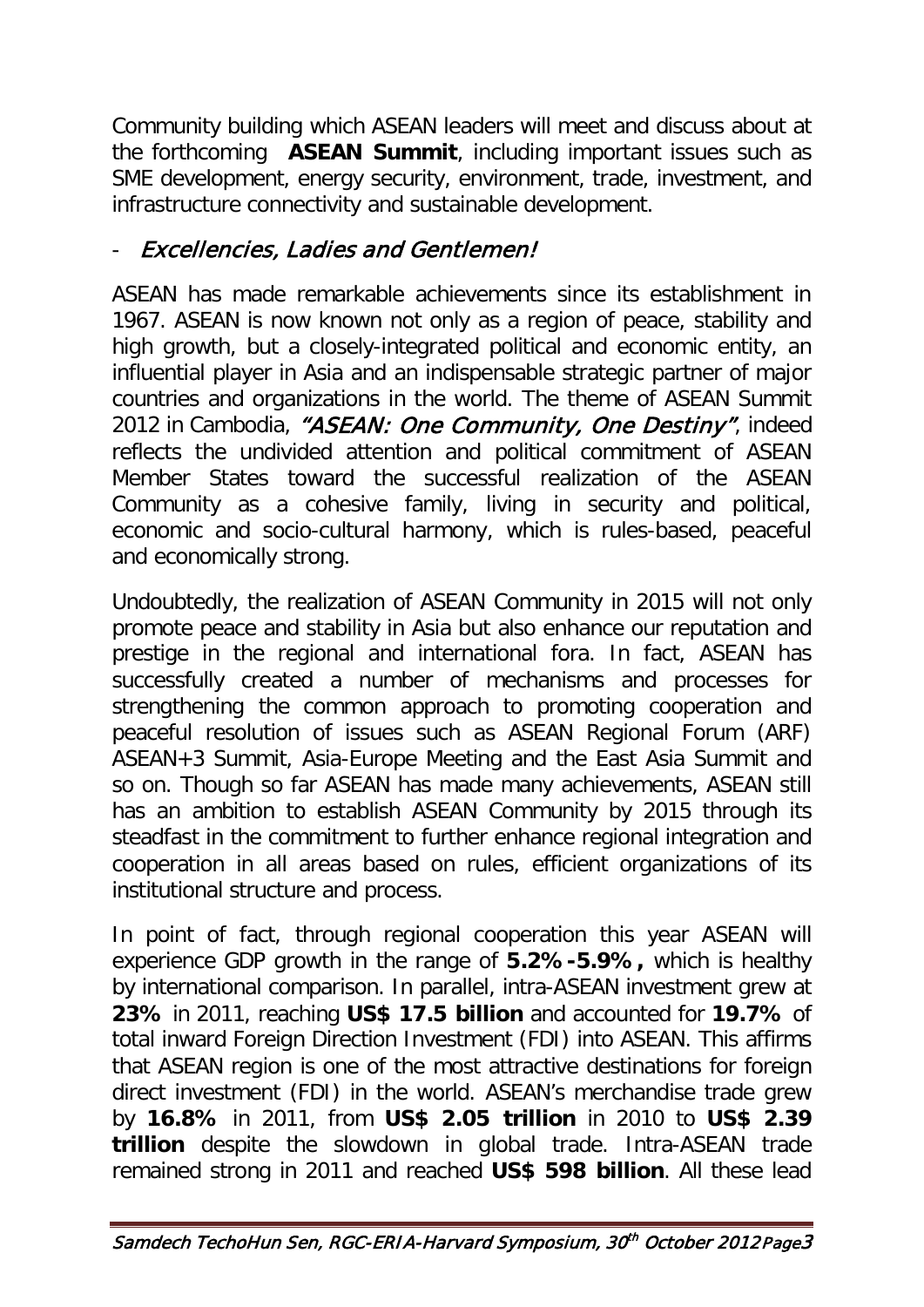me to believe that further progress in regional cooperation will yield even more substantial benefits to the Community.

## - Excellencies, Ladies and Gentlemen,

In order to realize of the vision of the ASEAN Community building by 2015, ASEAN needs to establish ASEAN Economic Community by 2015 by making further efforts to overcome all the obstacles, particularly the implementation of the "**ASEAN Single Window (ASW)"**, trade facilitation, as well as other measures identified in the "**ASEAN Economic Community Blueprint"**. Alternatively we can say that beyond 2015, ASEAN will need to strengthen its resolve to jointly address other remaining challenges such as narrowing the development gap between member countries, connectivity of physical and institutional infrastructure, and promotion of the role of SMEs in regional economic development.

Indeed, the building of a comprehensive ASEAN Community requires organizations of action plans and practical measures to address those challenges effectively. In this regard, I would like to propose the action plans and priority measures for achieving the goal of building ASEAN Community into **more integrated, competitive, equitable and resilient Community** as follows:

**First:** Tariff and non-tariff barriers should be completely dismantled as the decisive step towards deeper economic integration. ASEAN can announce this decision when it declares the establishment of the AEC in 2015.

**Second:** Trade facilitation should be enhanced for promoting the development and expansion of efficient production networks which is critical for creating a single market and production base as well as strengthening the competitiveness of the region.

**Third:** Further services liberalization and domestic reforms should be undertaken for establishing a strong services sector in the region which is another necessary condition for the development of a robust production base in ASEAN.

**Fourth:** The implementation of the regional framework for liberalization and facilitation of cross border capital flows under the recently approved ASEAN Comprehensive Investment Agreement (ACIA)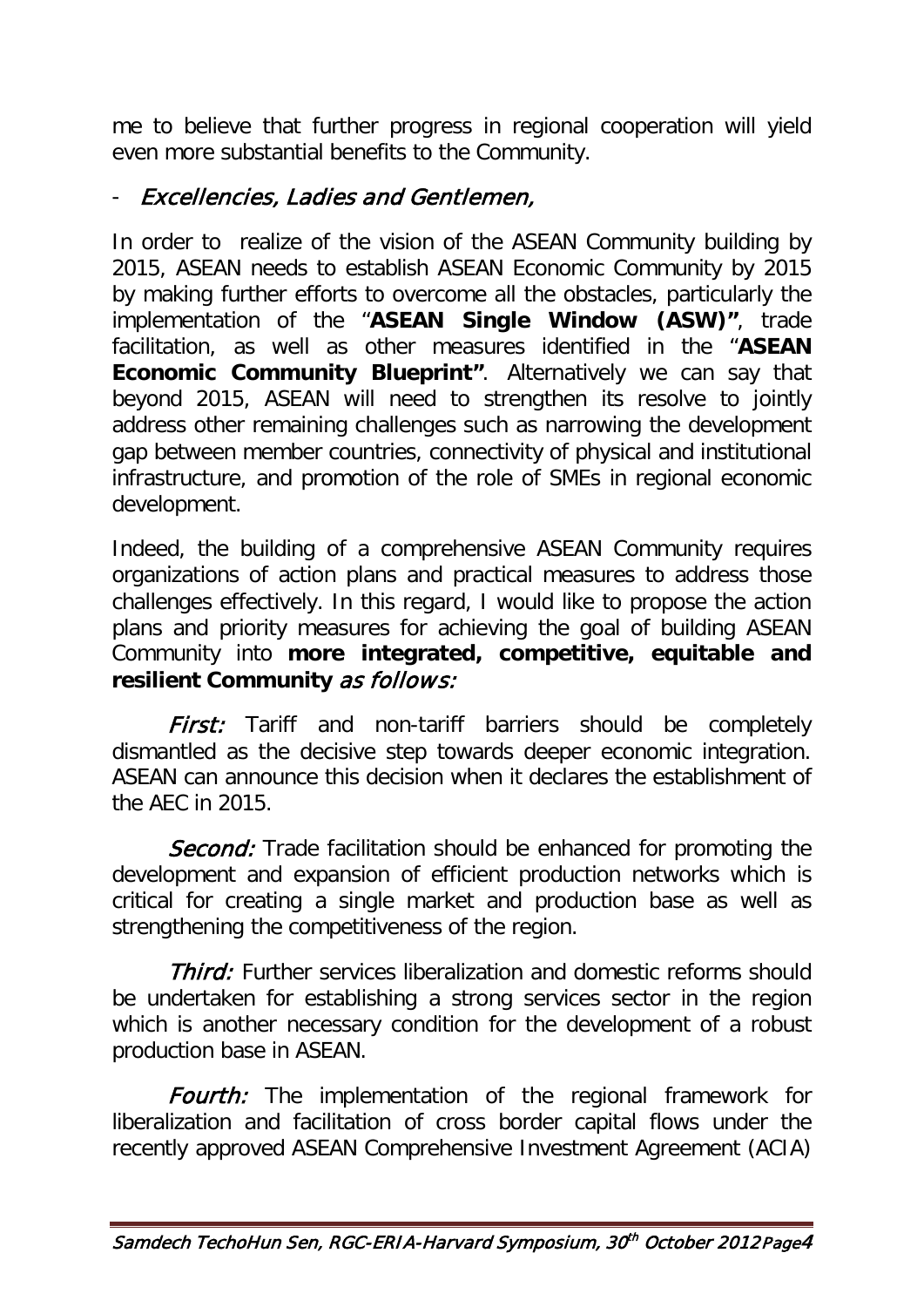should be speeded up for improving the investment environment in the region.

Fifth: Connectivity and transport facilitation should be further enhanced for creating a single market and resilient production base in ASEAN. Efficient transport logistics and distribution services will be needed to underpin the competitiveness of manufacturing industries in the region. Moreover closer integration of the rural economy into the ASEAN and global production networks and markets through better connectivity will promote equitable development in the region.

**Sixth:** The development SMEs should be promoted for expanding employment and entrepreneurial opportunities; a healthy SME sector is necessary for promoting equitable growth in the region while it progresses towards the establishment of ASEAN Economic Community (AEC).

Seventh: Implementation of the Regional Comprehensive Economic Partnership (RCEP) should be pursued as part of the effort to establish AEC by 2015; the ASEAN economic integration should be comprehensive and strive to establish comprehensive economic partnerships between Member States in order to promote trade diversification in the region.

**Eighth:** Enhancing financial market integration should be the next priority. A more integrated financial market can benefit the ASEAN in several ways including increased scale and liquidity of the capital market, improved risk bearing and sharing potential, better management of the firms' capital structure and development of a long term, local currency denominated debt market. Ultimately, the emergence of an integrated regional financial market in the ASEAN will increase the region's attractiveness as an investment destination.

Ninth**:** Effective, efficient, and sustainable provision of ICT and Energy will be fundamental for creating a single market and production base which is globally competitive. This will require undertaking a variety of policy measures for encouraging private investment in these sectors.

**Tenth:** Member States should accelerate implementation of the Mutual Recognition Arrangement (MRA) framework on professional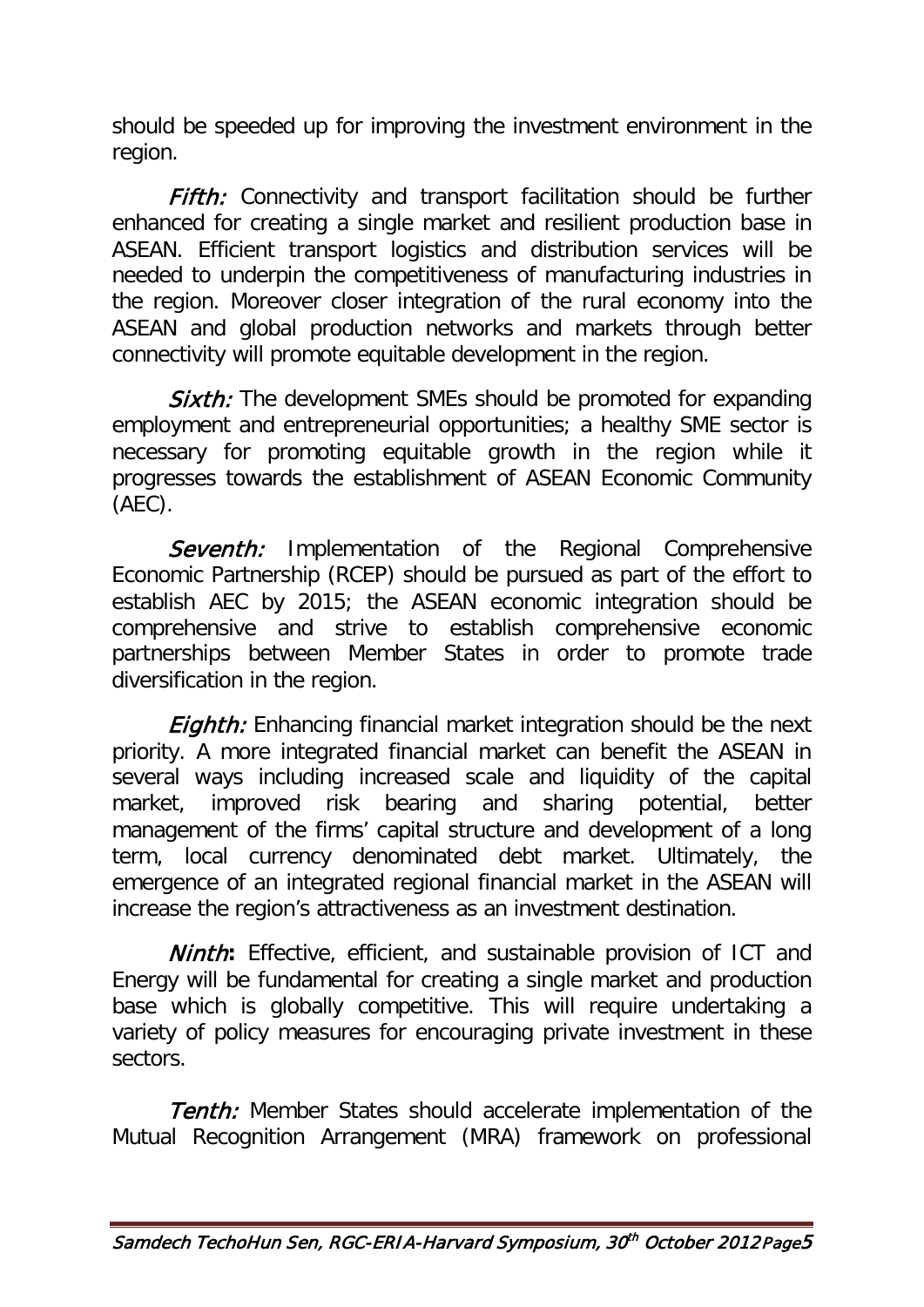services and labor mobility to facilitate cross border movement of skilled labor in the region.

Eleventh: ASEAN should review the current institutional arrangements to assess: (1) effectiveness of the monitoring system; (2) functioning of the dispute resolution mechanisms; (3) adequacy and efficiency of private sector involvement; (4) heavier workloads associated with increasing number of meetings balanced with the need for focused effort toward achieving AEC by 2015; and (5) coordination among the relevant sector agencies particularly in arranging meetings. Taking this opportunity, I would like to appeal to the **Economic Research Institute for ASEAN and East Asia (ERIA)** to consider providing capacity building to the "**ASEAN Integration Monitoring Office (AIMO)"** of the ASEAN Secretariat in order to enable this agency to perform its function effectively in reviewing the progress of ASEAN economic integration.

# - Excellencies, Ladies and Gentlemen!

I believe that the forthcoming **ASEAN Summit** will promote the ASEAN integration process and strengthen the central role of ASEAN in the region's evolving regional economic and social architecture. The thrust of **the Phnom Penh Agenda** is to continue consolidating ASEAN's effort to implement the **ASEAN Economic Community Blueprint** comprising the four pillars of establishing a single market and production base, a competitive economic region, equitable economic development and integration of the region into the global economy.

The building of ASEAN Economic Community by 2015 is promoting the cooperation beyond government level and securing the broader participation of all stakeholders, particularly the private sector and the ASEAN civil society. With the support of all members, in the capacity of ASEAN Chair Cambodia would like to encourage members and development partners to continue close cooperation in accelerating the process towards the establishment of ASEAN Economic Community by 2015, and continuing to make plans for priorities beyond 2015 aimed to realize our shared vision **"ASEAN: One Community- One Destiny."**

Once again, I would like to express my deep appreciation to **Economic Research Institute for ASEAN and East Asia (ERIA), Harvard University** and **concerned institutions** for organizing this important event. I am looking forward to receiving the proceedings and